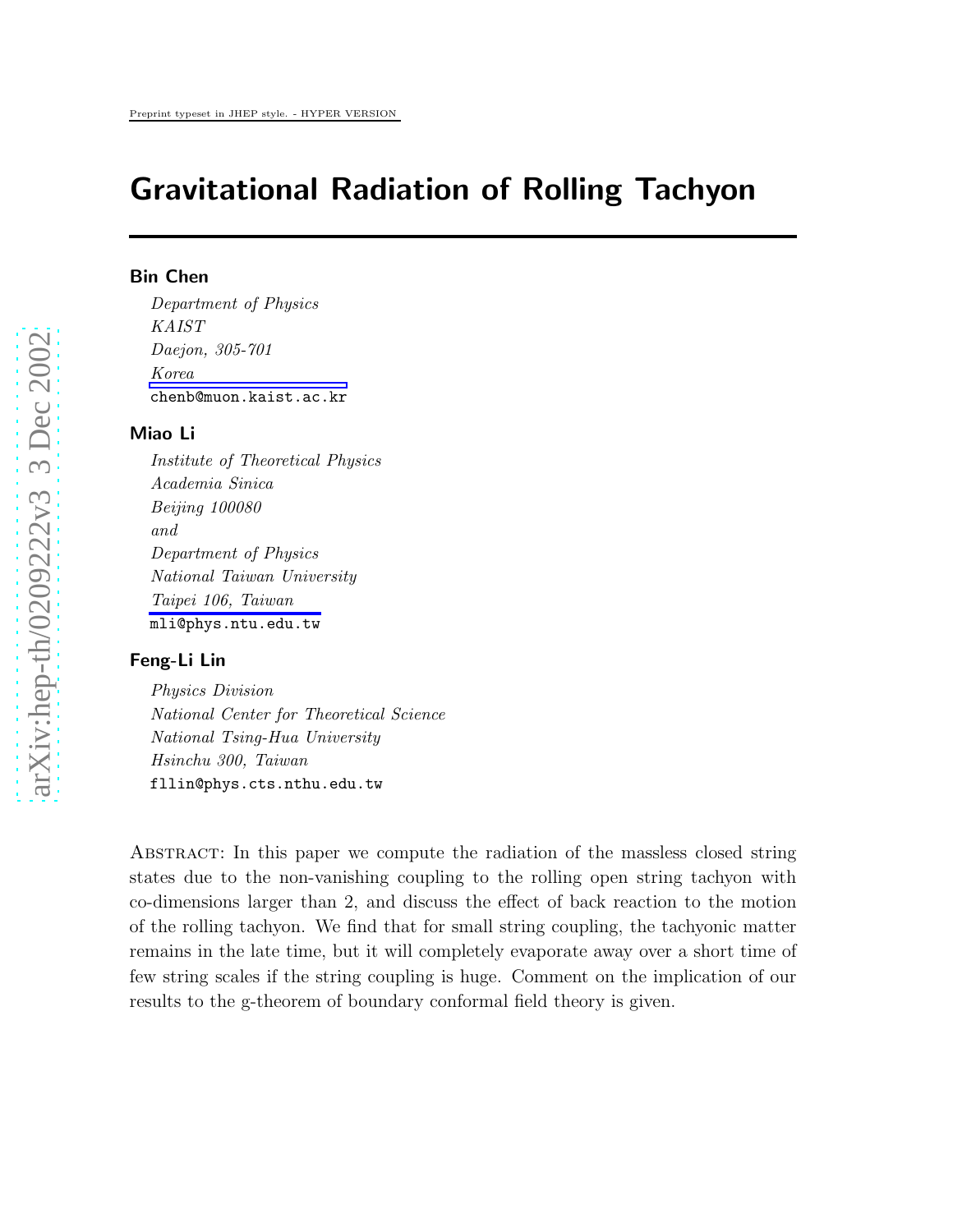# Contents

| 1. Introduction                                  |    |
|--------------------------------------------------|----|
| 2. Gravitational radiations from rolling tachyon | 3  |
| 3. Instantaneous radiation power                 | 6  |
| 4. Back reaction on rolling tachyon              | 10 |
| 5. Conclusion                                    | 13 |

# 1. Introduction

The tachyon problem remained a significant problem in the past, ever since the bosonic string was found to contain a tachyon in its spectrum. It appears to be a universal feature of string theory when supersymmetry is broken at the tree level, thus the study of the fate of tachyon is an important problem. In the past few years string theory has gained tremendous progress in understanding the symmetry nature of the theory itself, along the way, both the stable and unstable static D-branes were found. Especially, the unstable D-brane solutions provide an arena for studying the tachyon condensation dynamics, and many physical issues about the endpoint of the tachyon condensation have been clarified. In contrast, there is little understanding about the dynamical nature of the tachyon motion itself, namely, its time-dependent behavior and the couplings to the (time-dependent) background spacetime.

In analogue to the difference between the electrostatics and electrodynamics, a novel feature of these time-varying solutions is that they can produce the gravitational radiations which will then react back to the motion of the tachyon and the background geometry. Once the radiation rate of a rolling tachyon is computed, one can plug it back to the equation of motion for the tachyon to compute the backreaction. We shall show in this paper that radiation is a generic feature of a rolling tachyon, and for simplicity we will consider a unstable D-brane embedded in spacetime with codimension equal to or greater than 3. Other cases require separate study. We shall show that once the string coupling is increased, the radiation is comparable to the initial energy stored in the unstable D-brane, and it is possible for the D-brane to complete release its energy into the bulk if the coupling is sufficiently large. In this case, the decay time is the string scale. However, we will see that the numerical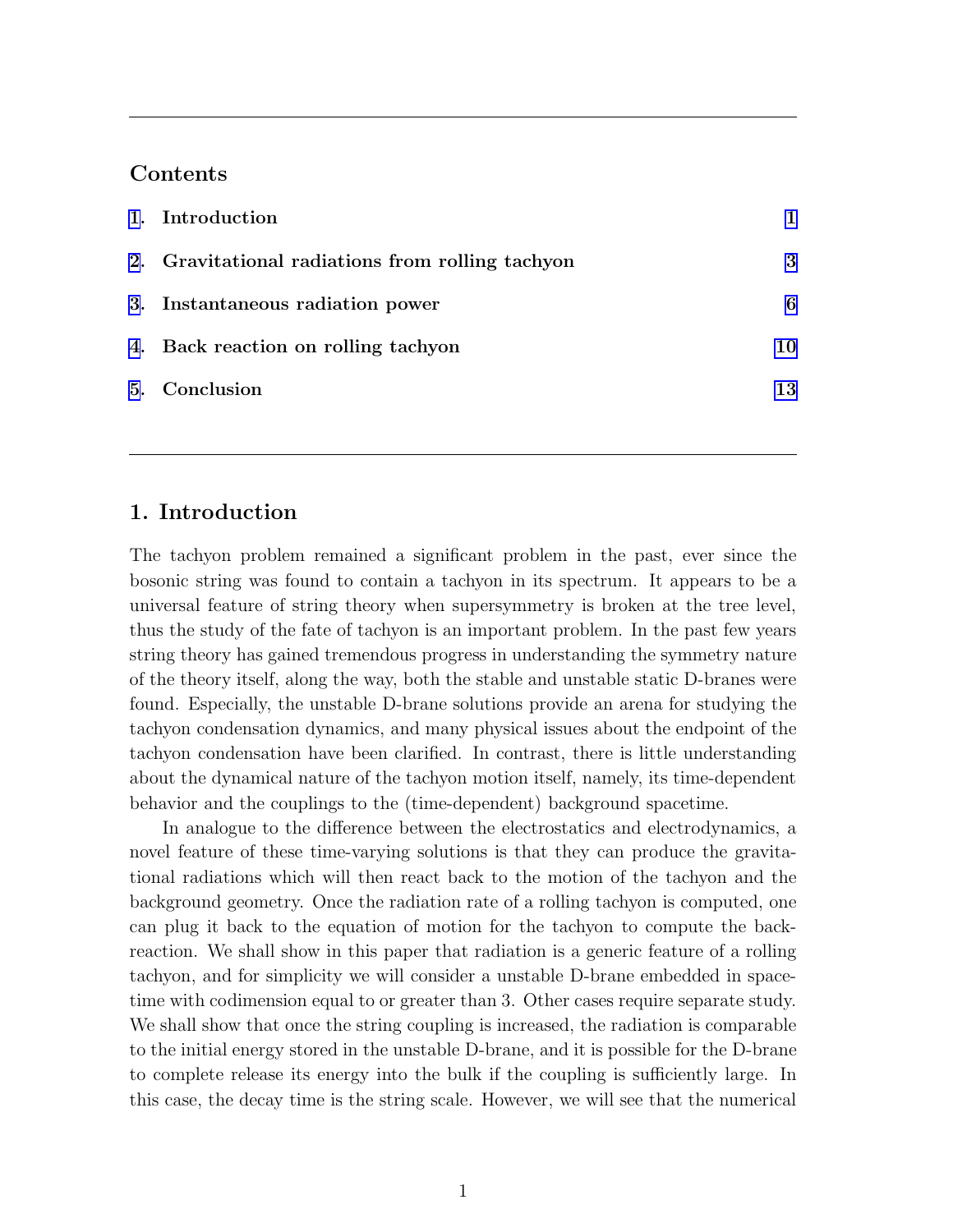factors require a large string coupling constant in order to have significant energy loss, and the complete decay of the unstable brane, if possible, may takes a longer time.

We shall not consider the interesting case when the transverse space is compactified. This problem is interesting in the cosmological context, when one attempts to take the rolling tachyon into account in any study of a cosmological scenario, or to take the tachyon as an inflaton, since the reheating problem was pointed out to be a severe problem in some tachyon-driven inflation scenario, and the decay of tachyon may be of significant importance in resolving this problem. Also, the case of compactified transverse space is related to the case of D-brane with less than 3 transverse space.

A related problem is the S-brane, recently studied by Gutperle and Strominger in [\[1\]](#page-15-0). They have proposed a new type of branes with spacelike worldvolumes which is related to the dynamical process of the open string tachyon condensation. The conjectured supergravity solutions of the above "S-branes" are constructed in[[1\]](#page-15-0) and[[2\]](#page-15-0) based on the isometry of the brane geometry. The S-brane configuration is essentially different from Sen's rolling tachyon which describes the motion of the unstable D-brane tachyon in open string (field) theory. The difference lies in the initial conditions. In case of S-brane, some fine tuned initial conditions are required. Nevertheless, one can see the radiation effects in the S-brane configuration. See[[1\]](#page-15-0) and [\[14](#page-17-0)] for the related discussions and the new developments.

Both S-brane and the rolling tachyon can be described by the on-shell string dynamics, and the corresponding boundary states, which encode both the open and closed string dynamics, are constructed in[[1\]](#page-15-0) and[[3\]](#page-15-0). However, the interactions between the rolling tachyon and the closed string modes by using these boundary states has not been extensively done yet, see the last three references in[[4](#page-15-0)] for related consideration.

The other interesting point in considering the gravitational radiation is that the energy density stored in the brane can be interpreted as the boundary entropy g [[13](#page-17-0)], therefore the energy loss due to the radiation implies decrease of  $g$  as tachyon rolls, this manifest a generalized g-theorem in the context of boundary conformal field theory, since coupling to closed strings is described as loop effects in the open string picture.

The paper is organized as following: In the next section we first generalize Sen's rolling tachyon for the D25-brane to the one with transverse directions, and calculate the couplings between rolling tachyon boundary states and the massless closed string modes, then obtain the linear fluctuations representing the gravitational radiations in the asymptotic regions. In the section 3, we will calculate the radiation power accounting for the energy carried away to asymptotic infinity by the gravitational radiations. In section 4, we will use the energy loss rate calculated in section 3 as the back reaction to the time evolution of the rolling tachyon. In section 5, we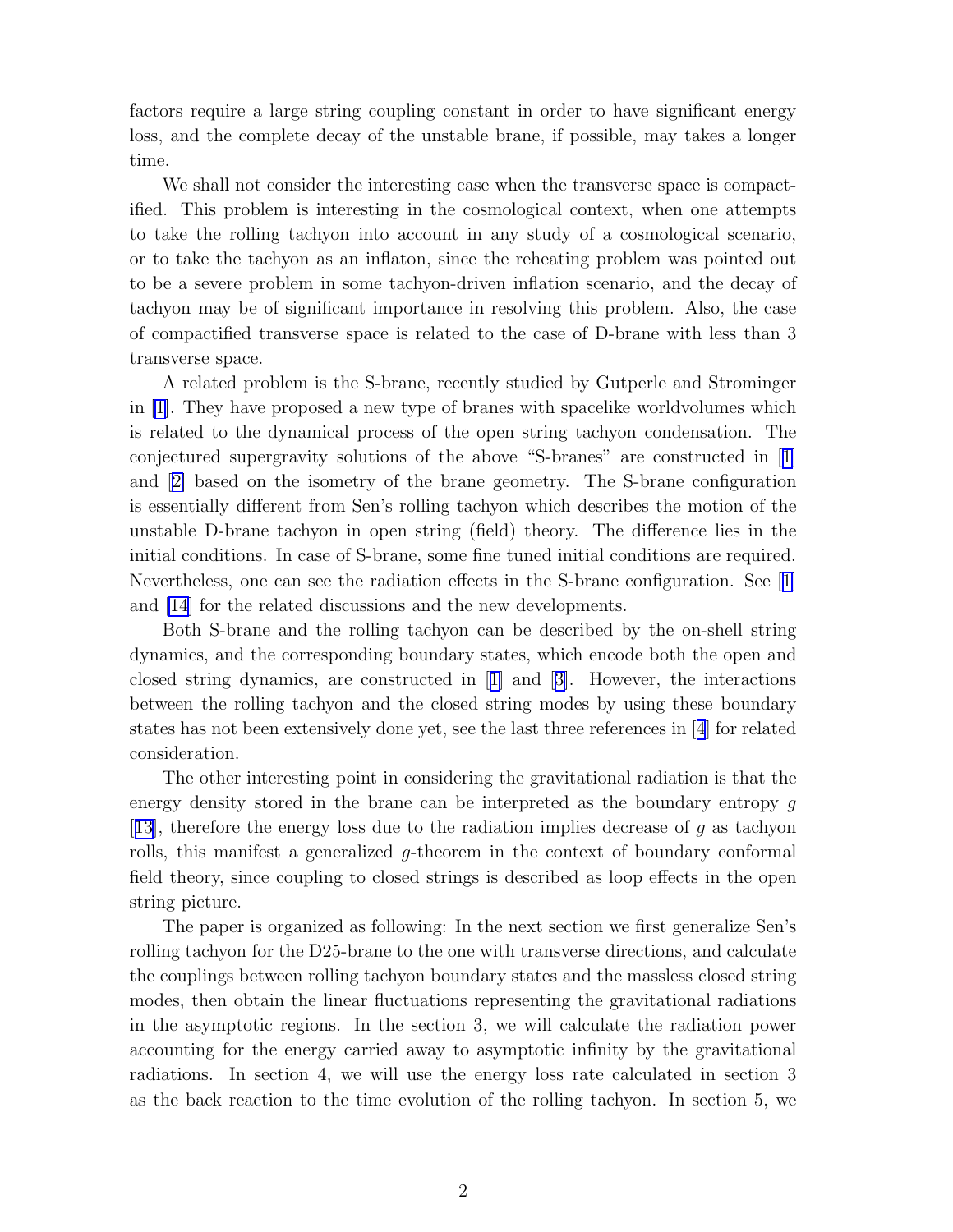<span id="page-3-0"></span>will conclude with comments and discussions, especially on the implication of the gravitational radiation to a generalized g-theorem of the boundary conformal field theory when taking into account the loop effects in open string picture, which is the re-interpretation of the coupling to closed string, especially to the massless mode, i.e. gravitational radiation.

We perform all calculations in the bosonic string theory, ignoring the existence of the closed string tachyon. Calculations in super string theories are similar so we shall not do them here.

It remains to clarify the physical significance of the exponential growth of massive string states in the boundary state, a phenomenon observed in a couple of references in [\[4](#page-15-0)].

## 2. Gravitational radiations from rolling tachyon

In[[3\]](#page-15-0) Sen considered the rolling tachyon by Wick rotating the usual marginal operator  $T(X)$  of the boundary conformal field theory(BCFT)

$$
T(X) = \lambda \cos(X) \longrightarrow T(X^0) = \lambda \cosh(X^0) , \qquad (2.1)
$$

which describes the rolling of the tachyon initially displaced away from the top of the potential by  $T(X^0 = 0) = \lambda$ . After using some tricks in BCFT, the boundary state of the rolling tachyon up to the (1, 1)-level in the time direction is constructed and given as [\[3](#page-15-0)]

$$
|B\rangle = \mathcal{N}[f(X^0) + \alpha_{-1}^0 \bar{\alpha}_{-1}^0 g(X^0)] \delta^{d_t}(x^\alpha) \exp\{-\sum_{n=1}^\infty \alpha_n^{\mu\dagger} C_{\mu\nu} \bar{\alpha}_n^{\nu\dagger}\} |0\rangle \tag{2.2}
$$

with  $C_{\mu\nu} = (\delta_{\alpha\beta}, -\delta_{ij})$  and  $|0\rangle \equiv |k=0\rangle$  the zero-momentum state. We have generalized the rolling tachyon on the D25-brane in[[3\]](#page-15-0) to the one on the Dp-brane. For this, the indices of the first entry of  $C_{\mu\nu}$  run along the spatial transverse directions, and the ones in the second entry run along the longitudinal directions. Here we assume the spacetime dimension be  $d$  and the rolling tachyon be living on the spatial hypersurface of the Dp-brane so that the dimensions of the spatial transverse directions be  $d_t = d - p - 1$ .

Computation of the gravitational radiation of a rolling tachyon in a type II string theory is similar to what we shall do here and we will not perform it in this paper.

The rolling profiles are determined in[[3\]](#page-15-0) as

$$
f(x^{0}) = \frac{1}{1 + e^{x^{0}} \sin(\lambda \pi)} + \frac{1}{1 + e^{-x^{0}} \sin(\lambda \pi)} - 1, \qquad f(x^{0}) + g(x^{0}) = \cos(2\lambda \pi) + 1.
$$
\n(2.3)

by treating boundary state  $|B\rangle$  as the source to the closed string field  $|\Phi_c\rangle$  satisfying the linearized equation of motion  $(Q_B + \bar{Q}_B)|\Phi_c\rangle = |B\rangle$  where  $Q_B$  is the BRST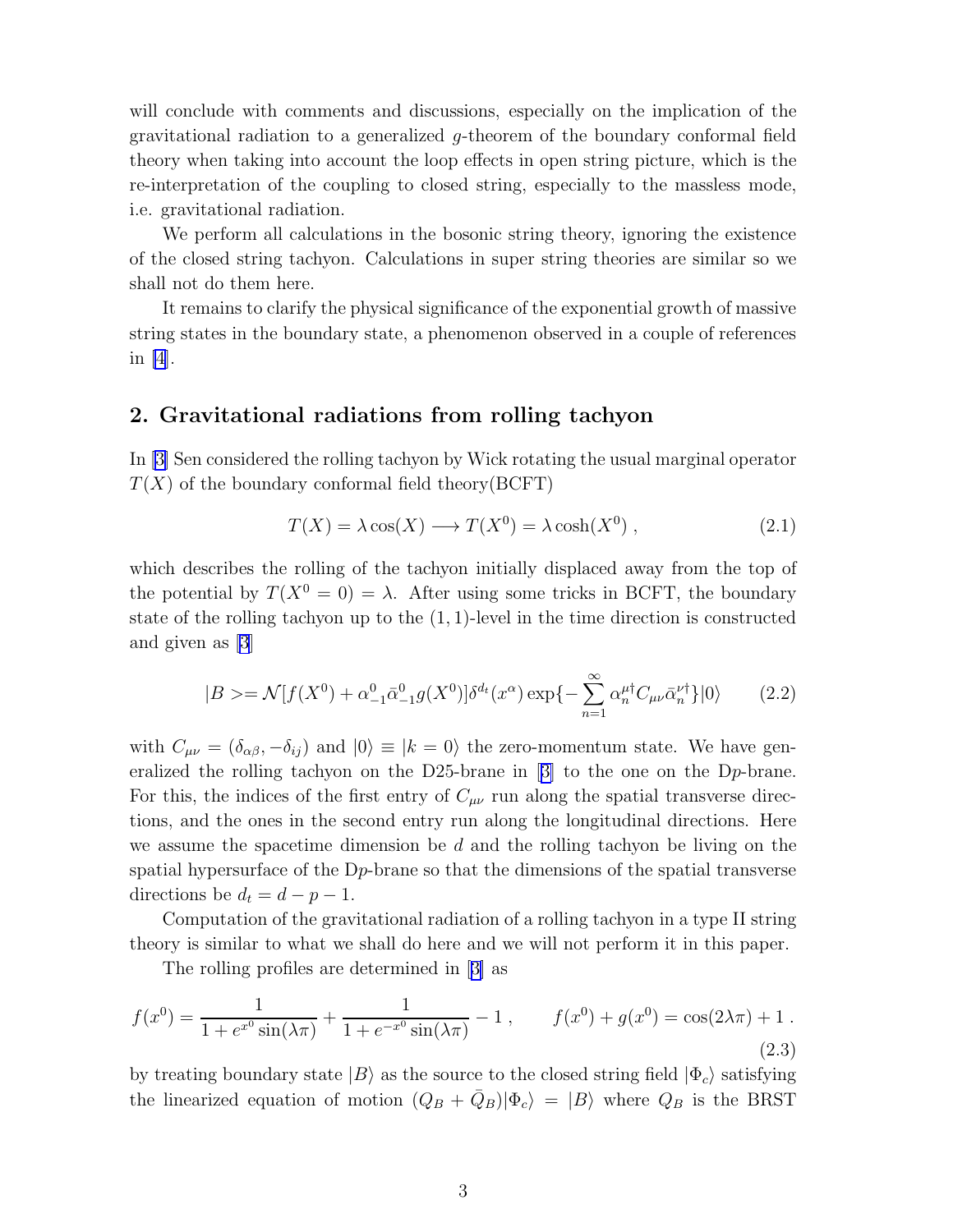<span id="page-4-0"></span>operator. From the conservation equation  $(Q_B + \bar{Q}_B)|B\rangle = 0$  one can read out the stress tensor which turns out to be

$$
T_{00} = T_p(f(x^0) + g(x^0))\delta^{d_t}(x^{\alpha}), \qquad T_{ij} = -2\delta_{ij}T_p f(x^0)\delta^{d_t}(x^{\alpha}), \qquad T_{0i} = 0, \tag{2.4}
$$

and

$$
T_{\alpha\beta} = T_{\alpha i} = T_{0\alpha} = 0 , \qquad (2.5)
$$

yielding the constant energy density( $\sim$  brane tension  $T_p$ ) and pressureless tachyonic mattersin the late time  $[3].<sup>1</sup>$  $[3].<sup>1</sup>$  $[3].<sup>1</sup>$ 

At this point, it is interesting to point out that the  $S(p-1)$ -brane boundary stateup to the  $(1, 1)$ -level in the time direction also takes the form of  $(2.2)$  $(2.2)$  but with the rolling profiles

$$
f(x^{0}) = -g(x^{0}) = \delta(x^{0}).
$$
\n(2.6)

This implies zero energy density for the  $S(p-1)$ -brane.

Since the boundary state encodes all the closed and open string dynamics about the rolling tachyon, we can consider the coupling between the massless closed string modes and the boundary state([2.2\)](#page-3-0) to extract the gravitational perturbations in the asymptotic flat region as in the case of the static D-brane given in [\[6](#page-16-0)]. Moreover, because the source is time-varying, one would expect it produce the gravitational radiation once the string coupling is turned on. This radiation will then back react to the tachyon motion and the background geometry.

Following[[6\]](#page-16-0), the asymptotic metric and dilaton perturbations can be read off from the current

$$
J_{MN} = \langle V_c | D | B \rangle \tag{2.7}
$$

where

$$
|V_c\rangle = \alpha_{-1}^M \bar{\alpha}_{-1}^N |k_0, k_\alpha, k_i\rangle \tag{2.8}
$$

is the massless closed string vertex operator, and

$$
D = \frac{1}{2\pi} \int_{|z| \le 1} \frac{d^2 z}{|z|^2} z^{L_0 - 1} \bar{z}^{\bar{L}_0 - 1}
$$
\n(2.9)

is the closed string disk propagator. The indices  $M, N$  run from 0 to  $d - 1$ .

The straightforward calculation tells us

$$
J^{MN} = \begin{cases} \Delta(k)\tilde{g}(k_0), & M = N = 0, \\ \Delta(k)C_{\mu\nu}\tilde{f}(k_0), & M, N \neq 0 \end{cases}
$$
 (2.10)

where  $\tilde{f}(k_0), \tilde{g}(k_0)$  are the fourier transformation of the profiles  $f(x_0), g(x_0)$ , and

$$
\Delta(k) = \mathcal{N}\left(\frac{-1}{(k_0 + i\epsilon)^2 - k_\alpha^2}\right) \delta^p(k_i) \,. \tag{2.11}
$$

<sup>&</sup>lt;sup>1</sup>In[[3\]](#page-15-0) the third equation of  $(2.4)$  is absent since there is no transverse directions there, we will see later that this is the case if there are some.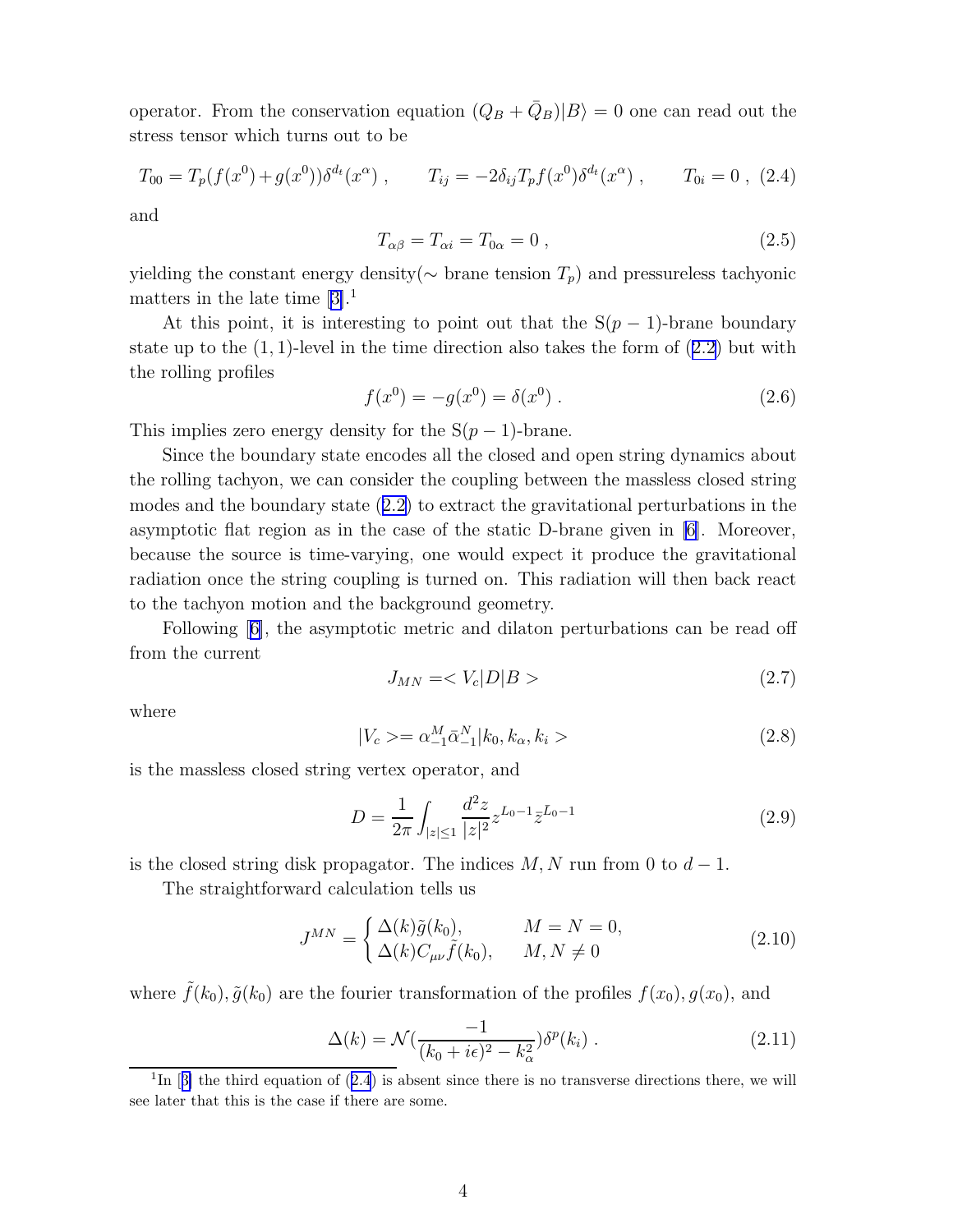<span id="page-5-0"></span>is the spacetime propagator of the massless closed string modes in k-space. Take  $\epsilon > 0$  $\epsilon > 0$  $\epsilon > 0$  for the retarded propagator. Note that the  $\delta^{p}(k_i)$  factor in ([2.11](#page-4-0)) implies no wave propagation along the longitudinal directions.

Using the convention in  $[6]$  for the polarization projection of  $(2.10)$ , we obtain the asymptotic fluctuations of the dilaton and the metric:

$$
\frac{1}{\kappa} \phi = -\Delta(k)[(1+2b)\tilde{g}(k_0) + (2p - d + 3 + 2b)\tilde{f}(k_0)],
$$
\n(2.12)

$$
\frac{1}{2\kappa} h_{00} = -\frac{\Delta(k)}{d-2} [(3-d+2b)\tilde{g}(k_0) + (2p-d+3+2b)\tilde{f}(k_0)],
$$
 (2.13)

$$
\frac{1}{2\kappa} h_{\alpha\beta} = \frac{\Delta(k)}{d-2} [(1+2b)\tilde{g}(k_0) + (2p+1+2b)\tilde{f}(k_0)] \delta_{\alpha\beta} ,
$$
\n(2.14)

$$
\frac{1}{2\kappa} h_{ij} = \frac{\Delta(k)}{d-2} [(1+2b)\tilde{g}(k_0) + (2p - 2d + 5 + 2b)\tilde{f}(k_0)] \delta_{ij}, \qquad (2.15)
$$

where  $b$  is an arbitrary gauge parameter due to the freedom in choosing the polarizationvector, i.e.  $b = k_0 l_0$  in [[6\]](#page-16-0). These fluctuations are propagating along the transverse directions, they are the asymptotic gravitational radiations from the rolling tachyon.

These fluctuations can also be understood as the linear perturbation around the flat spacetime of the following dilatonic gravity<sup>2</sup> in the Einstein frame  $[6]$ 

$$
S = -\frac{1}{2\kappa^2} \int d^d x \sqrt{-g} [R + \frac{1}{d-2} (\partial \phi)^2 + \cdots] \tag{2.16}
$$

where we omit the couplings of the dilaton to the form fields.

We can read off the source stress tensor from the linearized Einstein equation

$$
\bar{h}_{MN,K}{}^{\phantom{M}K} - \bar{h}_{M,KN}^K - \bar{h}_{N,KM}^K + \eta_{MN}\bar{h}_{,KL}^{KL} = -2\kappa^2 T_{MN} \,, \tag{2.17}
$$

where  $\bar{h}_{MN} \equiv h_{MN} - \frac{1}{2}$  $\frac{1}{2}\eta_{MN}h$ , and from (2.13) to (2.15) we have

$$
\frac{1}{2\kappa} \bar{h}_{00} = \Delta(k)(1+b)[\tilde{g}(k_0) + \tilde{f}(k_0)], \qquad (2.18)
$$

$$
\frac{1}{2\kappa} \bar{h}_{\alpha\beta} = -\Delta(k)b[\tilde{g}(k_0) + \tilde{f}(k_0)]\delta_{\alpha\beta} , \qquad (2.19)
$$

$$
\frac{1}{2\kappa} \bar{h}_{ij} = -\Delta(k)[b(\tilde{g}(k_0) + \tilde{f}(k_0)) + 2\tilde{f}(k_0)]\delta_{ij} . \qquad (2.20)
$$

Surprisingly they are in the nice forms independent of the dimensional parameters p and d, moreover, all the b-dependence comes with the  $f + q$  which is constant in time and therefore will not contribute to the radiations.

In order to read off the source stress tensor, it is better to have the Lorentz condition  $k_M \overline{h}_N^M = 0$ , however, it is ambiguous to see if the Lorentz condition holds

<sup>&</sup>lt;sup>2</sup>Weuse the conventions of  $[8]$  $[8]$  for the curvature tensor, which is related to the others' by flipping the sign of the curvature tensor.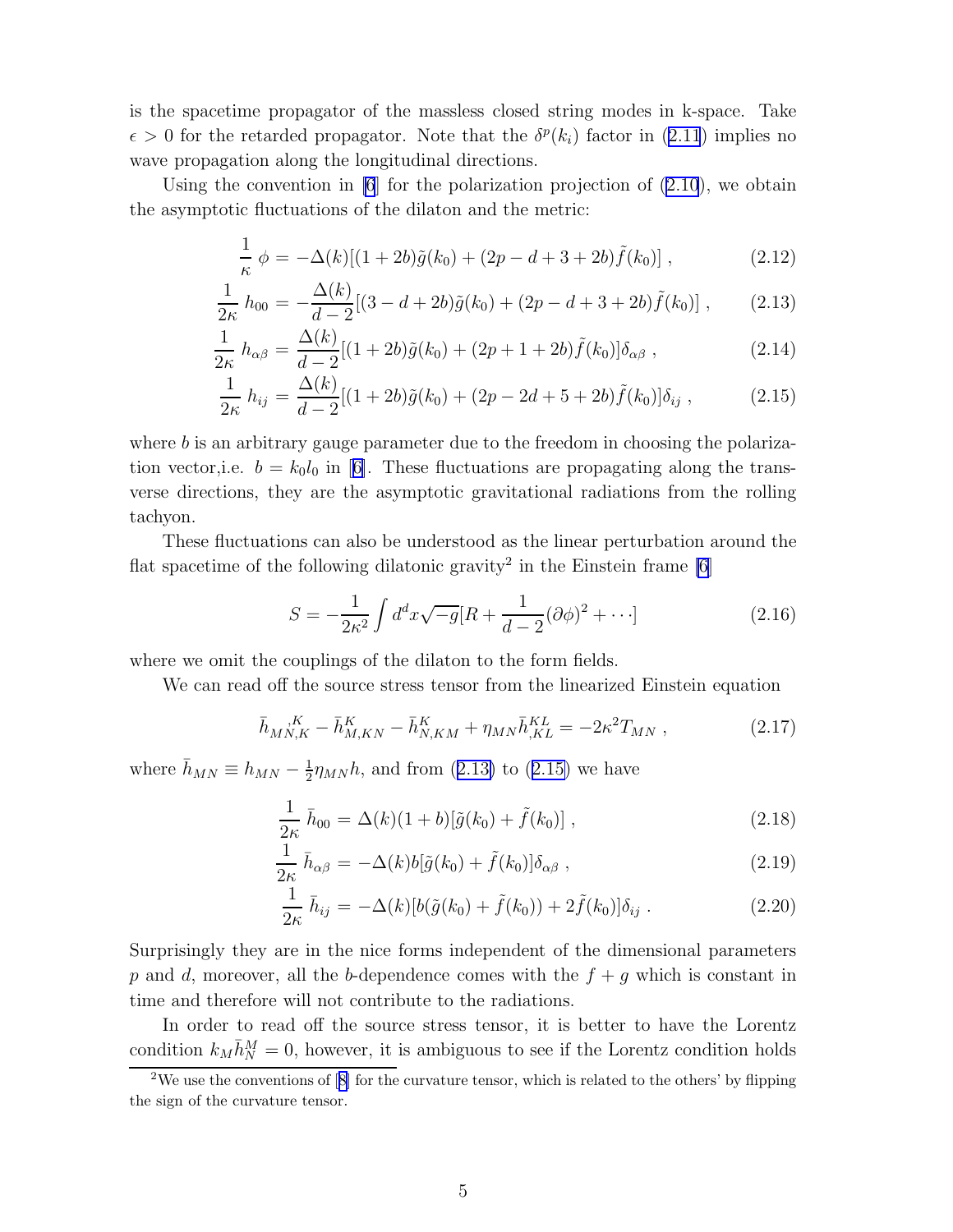<span id="page-6-0"></span>because it will involve the quantity  $k_0\Delta(k)(\tilde{f}(k_0) + \tilde{g}(k_0)) \sim k_0 \frac{1}{(k_0 + i\epsilon)}$  $\frac{1}{(k_0+i\epsilon)^2-k_\alpha^2}\delta(k_0)$  for the rolling tachyon, which can be either zero or blow up if the mass-shell condition is also imposed. But the pole in  $\Delta(k)$  can be properly regularized by the usual Green's function method so that we can set it to zero and the Lorentz condition holds. The linearized Einstein equation is then simplified to

$$
\bar{h}_{MN,K} = -2\kappa^2 T_{MN} \ . \tag{2.21}
$$

It is then straightforward to get  $T_{MN}$  which turns out to be nothing but [\(2.4](#page-4-0)) and  $(2.5)$  $(2.5)$  if we set

$$
\mathcal{N} = \kappa T_p \,. \tag{2.22}
$$

Note that we have taken the  $b = 0$  gauge for simplicity.

The normalization constant  $\mathcal N$  for the static brane is given in [\[6](#page-16-0)] from the factorization of the scattering amplitude. Moreover,  $\mathcal{N} = \sqrt{\pi}/32 \sim 10^{-2}$  for  $d = 26$ if we set the string scale  $2\pi l_s$  to 1 and is independent of  $d_t$ . For only concern of the order of magnitude, we assume the normalization for the rolling tachyon has the same order. From now on we will set  $2\pi l_s = 1$  such that  $\kappa = \mathcal{N}/T_p = 2\pi g_s$  in which our N is different from the one in [\[9](#page-16-0)] by a factor of  $1/2$ , this is because we have absorbed a factor of  $1/2$  into  $\mathcal N$  in defining the boundary state, that is equivalent to halving the brane tension.

In summary: we have derived the source's stress tensor in the context of the linearized perturbation of the dilatonic gravity by starting from the coupling of the boundary state to the massless closed string modes. Moreover, these asymptotic fluctuations are the classical gravitational radiations from the rolling tachyon. In the next section we will apply the above first order result and then consider the stress tensor carried by the asymptotic fluctuations in the second order of Einstein equation.

### 3. Instantaneous radiation power

Base upon the results in the previous section, in the following we will calculate the radiation power due to the asymptotic wave fluctuations. The radiation power per transverse solid angle measured at spatial infinity is given by

$$
\frac{dP}{d\Omega_{d_t-2}} = \lim_{r \to \infty} r^{d_t-1} \hat{x}^\alpha t_{\alpha 0} , \qquad (3.1)
$$

where  $t_{MN}$  is the stress tensor for the gravitational or dilatonic waves carried by the asymptotic perturbations, and  $r^2 = x_\alpha^2$ ,  $\hat{x}^\alpha = \frac{x^\alpha}{r}$  where index  $\alpha$  runs for only the transverse directions since there is no wave propagating along the longitudinal directions, i.e.  $k_i = 0$ .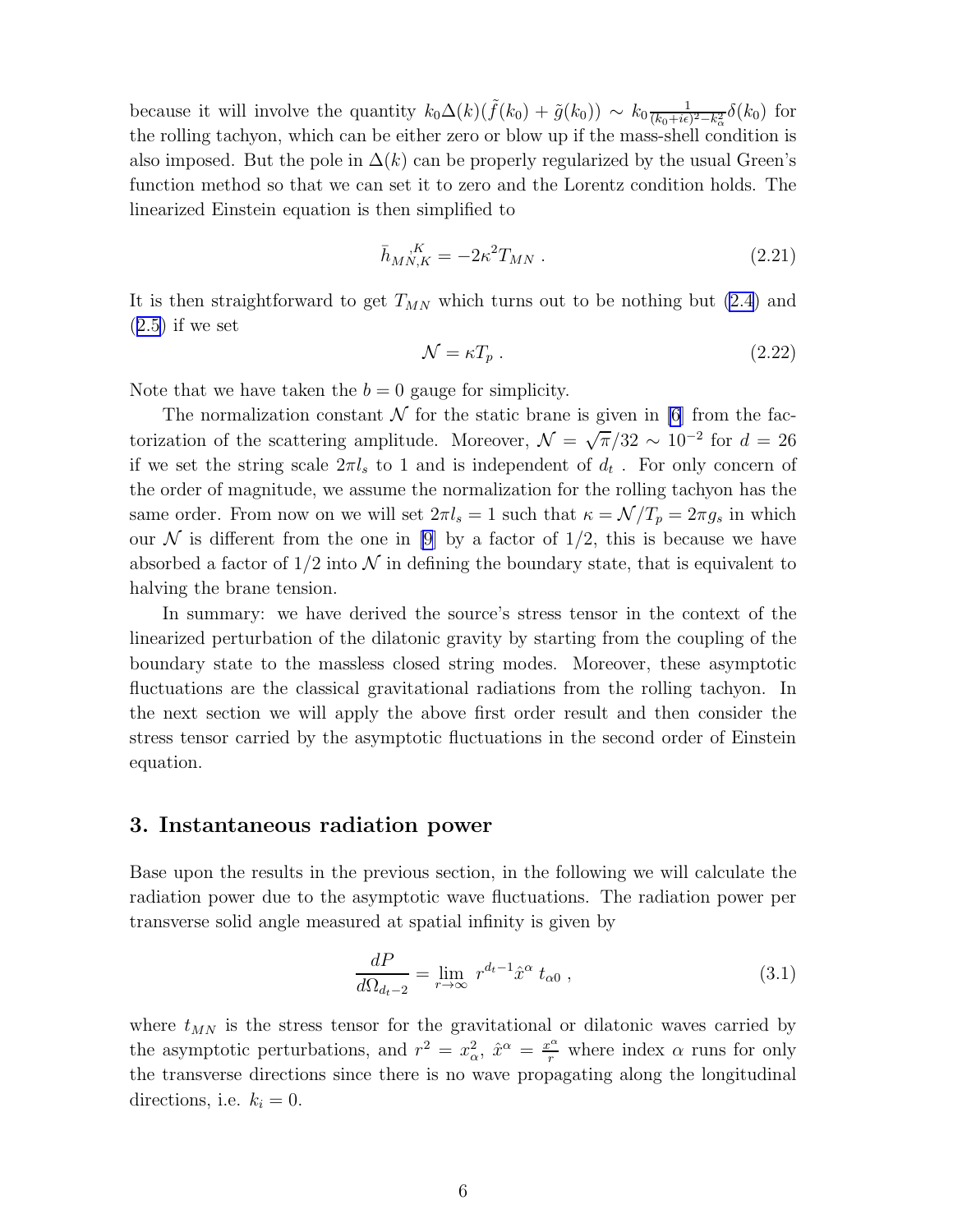<span id="page-7-0"></span>The stress tensor for gravity wave is encoded in Einstein equation of the second order in  $h_{MN}$ , that is,

$$
t_{MN}^{(g)} = \frac{1}{2\kappa^2} [R_{MN}^{(2)} - \frac{1}{2} \eta_{MN} \eta^{KL} R_{KL}^{(2)}], \qquad (3.2)
$$

where the 2nd order Ricci tensor is given by [\[8\]](#page-16-0)

$$
R_{MN}^{(2)} = -\frac{1}{2} h^{KL} [h_{KL,MN} - h_{ML,NK} - h_{kN,LM} + h_{MN,LK}] + \frac{1}{4} \bar{h}_{L,K}^{K} [h_{M,N}^{L} + h_{N,M}^{L} - h_{MN}^{L}] -\frac{1}{4} [h_{K,L}^{M} + h_{KL}^{M} - h_{L,K}^{M}] [h_{M}^{K,L} + h_{,M}^{KL} - h_{M}^{L,K}].
$$
 (3.3)

Note that the above second line vanishes if  $h_{MN}$  satisfies the Lorentz gauge condition. In the following we will stick to this gauge by setting  $b = 0$ . The restriction to the Lorentz gauge will not affect the physical result since the gauge parameter  $b$  is always associated with  $f(x^0) + g(x^0)$  which is constant in time and will not contribute to the radiation power.

Evenwithout knowing the explicit coordinate-space form of  $\bar{h}_{MN}$  of ([2.13\)](#page-5-0)-([2.15\)](#page-5-0) but just the fact that  $\bar{h}_{00}$  is constant in time, after some lengthy calculation, we can obtain the following simple result

$$
2\kappa^2 t_{0\alpha} = R_{0\alpha}^{(2)} = 2c_1 \bar{h}_{0\alpha}^{(l)} \bar{h}_{0\alpha}^{(l)} + c_1 \bar{h}_{0\alpha}^{(l)} \bar{h}_{\alpha}^{(l)} + c_2 \bar{h}_{0\alpha}^{(l)} \bar{h}_{\alpha}^{(0)}, \qquad (3.4)
$$

where

$$
\bar{h}^{(l)} \equiv \frac{1}{p} \delta^{ij} \bar{h}_{ij} , \qquad (3.5)
$$

and the constants  $c_1$  and  $c_2$  are

$$
c_1 = \frac{-1}{4} \frac{p(d-p-2)}{d-2} = \frac{-1}{4} \frac{(d_t - 1)(d - d_t - 1)}{d-2} ,\qquad (3.6)
$$

$$
c_2 = \frac{1}{4} \frac{p}{d-2} = \frac{1}{4} \frac{d-d_t-1}{d-2} \,. \tag{3.7}
$$

Moreover, if  $\bar{h}^{(l)}$  decays exponentially in time, which is the case for Sen's rolling tachyon profile, then we can drop the total derivative term with respect to time and get the simpler result

$$
2\kappa^2 t_{0\alpha} = -c_1 \bar{h}_{,\alpha}^{(l)} \bar{h}_{,0}^{(l)} . \tag{3.8}
$$

Up to now we are considering the gravitational radiations from the homogeneous time-varying source. As known in the 4-dimensional electrodynamics and gravity, relating to their tensor structures, there are only dipole electromagnetic radiation and quadrupole gravity wave. Naively we would not expect gravity wave for a homogeneous source, however, what we have considered is the the gravitational waves from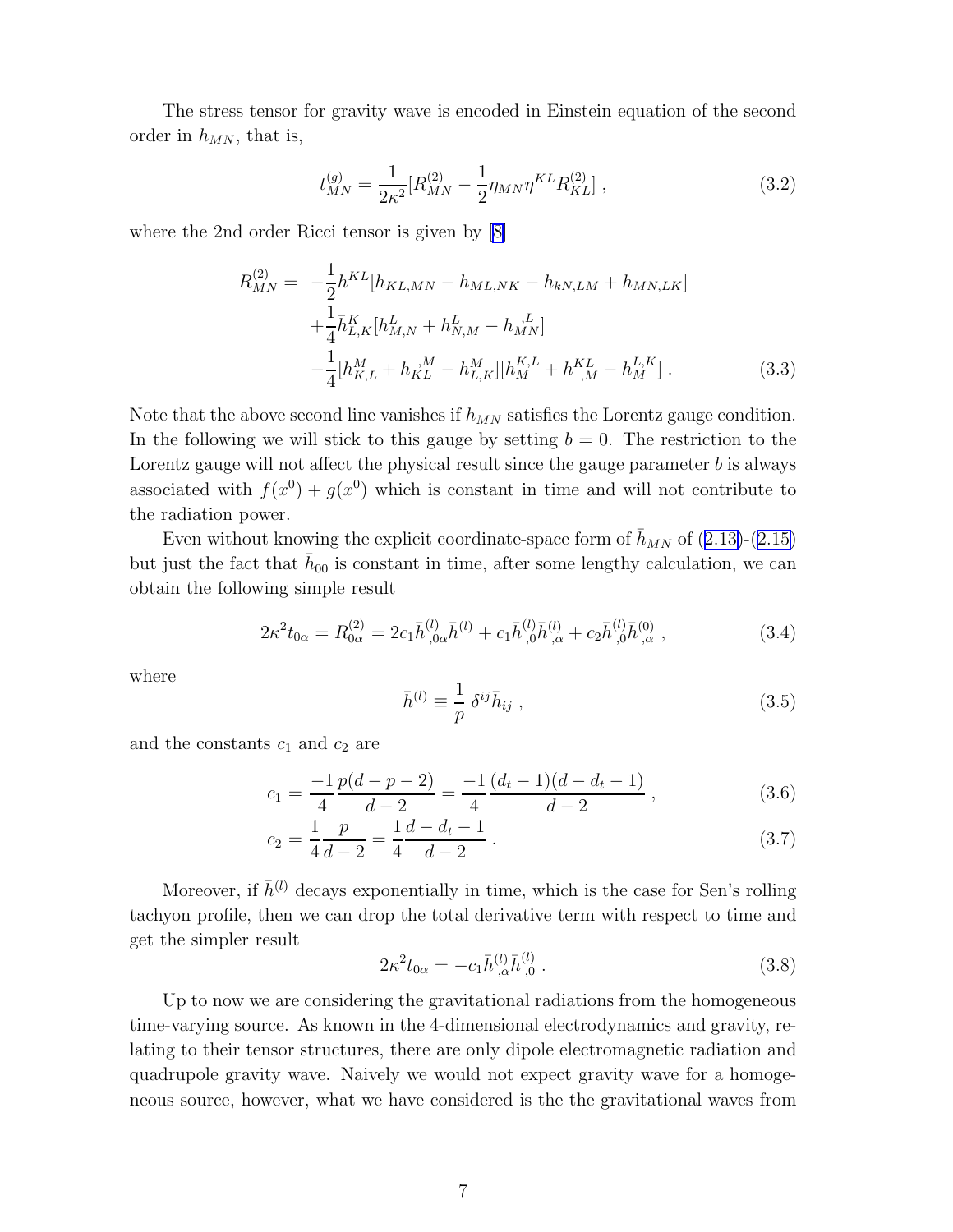<span id="page-8-0"></span>the extended objects in the dilaton gravity in d-dimensional spacetime, therefore there is always the dilaton radiation which requires no multipole structure, also different dimensionality may require different multipole structure for the gravity wave. Fromour formula ([3.8\)](#page-7-0) we see that  $c_1 = 0$  for  $d = 4$  and  $d_t = 3$  which agrees with the result in 4-dimensional spacetime. For the other cases there will be nonzero asymptotic gravity radiation power as we will see in the following.

In order to get the explicit form for  $\bar{h}^{(l)}$  in the radiation power formula, one needs the coordinate representation of the retarded Green's function in the asymptotic region of the  $d_t + 1$  spacetime. This is not seen in the standard textbook for general  $d_t \neq 3$ , so we derive it below.

Let's start with the k-space representation of the Green's function for  $n + 1$ dimensional spacetime

$$
G(\vec{x},t) = \int \frac{d^n k dk_0}{(2\pi)^{n+1}} \frac{e^{i\vec{k}\cdot\vec{x} - ik_0t}}{(k_0 + i\epsilon)^2 - k^2},
$$
\n(3.9)

where  $k = |\vec{k}|$ .

After integrating out the  $k_0$  we get

$$
\int \frac{d^n k}{(2\pi)^n 2k} e^{i\vec{k}\cdot\vec{x}-ikt} ,\qquad (3.10)
$$

and choose the spherical polar coordinates such that

$$
d^n k = k^{n-1} \sin^{n-2} \theta d\theta d\Omega_{n-2} , \qquad (3.11)
$$

and

$$
\vec{k} \cdot \vec{x} = kr \cos \theta \,. \tag{3.12}
$$

Then the Green's function becomes

$$
G(\vec{x},t) = \frac{\Omega_{n-2}}{2(2\pi)^n} \int k^{n-2} I(kr,n) e^{-ikt} dk , \qquad (3.13)
$$

where

$$
I(kr, n) = \int_0^{\pi} e^{ikr \cos \theta} \sin^{n-2} \theta d\theta = \sqrt{\pi} \; 2^{\frac{n-2}{2}} \Gamma(\frac{n-1}{2}) \frac{1}{(kr)^{\frac{n-2}{2}}} J_{\frac{n-2}{2}}(kr) \; , \tag{3.14}
$$

In the above we have used the definition of the integral representation of the Bessel function  $J_{\nu}(z)$ .

Since we are only interested in the large  $r$  behavior of the Green's function, we can use the large  $z = kr$  expansion of  $J_{\nu}(z)$ , namely,

$$
J_{\nu}(z) = \sqrt{\frac{2}{\pi z}} \left\{ \cos(z - \frac{\nu \pi}{2} - \frac{\pi}{4}) [1 + \mathcal{O}(1/z^2)] + \sin(z - \frac{\nu \pi}{2} - \frac{\pi}{4}) \mathcal{O}(1/z) \right\}.
$$
 (3.15)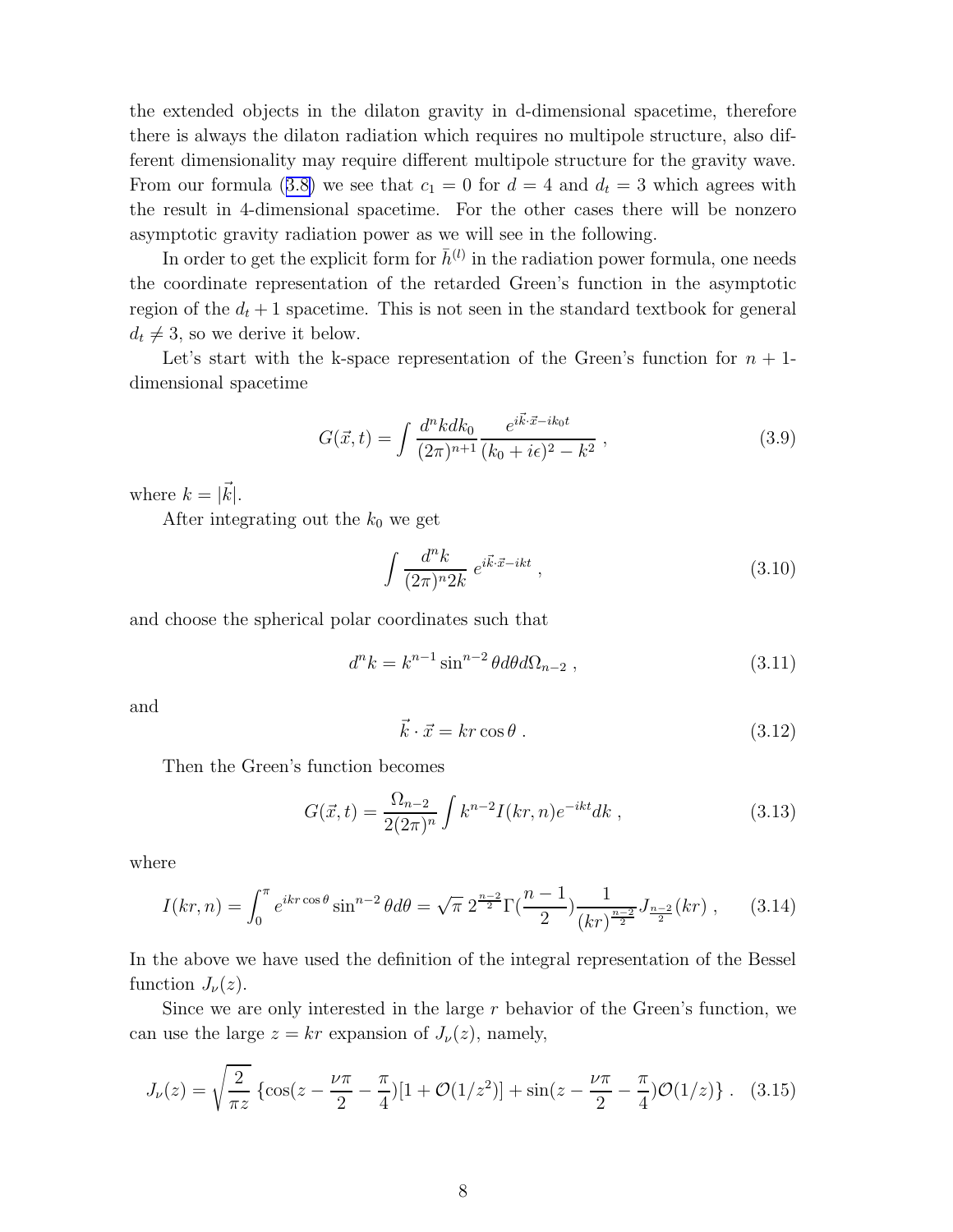<span id="page-9-0"></span>Keep the leading term in the above, which turns out to be the only term contributing tothe radiation power in the  $r \to \infty$  limit, and plug it into ([3.14\)](#page-8-0) and [\(3.13\)](#page-8-0) we get

$$
G(\vec{x},t) \sim \frac{\Omega_{n-2}}{(2\pi)^n} \sqrt{\pi} \ 2^{\frac{n-3}{2}} \Gamma(\frac{n-1}{2}) r^{\frac{1-n}{2}} \int_0^\infty dk k^{\frac{n-3}{2}} e^{ik(r-t)} , \qquad (3.16)
$$

where we have dropped the overall constant phase and also the advanced part proportional to  $e^{-ik(r+t)}$ .

From the fact

$$
4\pi \int_0^\infty dk e^{ik(r-t)} = \delta(r-t)
$$
\n(3.17)

so that we have

$$
4\pi \int_0^\infty dk k^m e^{ik(r-t)} = (i)^m \frac{d^m \delta(t-r)}{dt^m} \equiv (i)^m \delta^{[m]}(t-r) . \tag{3.18}
$$

For  $n \geq 3$  and odd,

$$
G(\vec{x},t) = g_n r^{\frac{1-n}{2}} \delta^{\left[\frac{n-3}{2}\right]}(t-r) , \qquad (3.19)
$$

where  $|g_n| = \frac{\Omega_{n-2}}{\sqrt{\pi}(2\pi)^n} 2^{\frac{n-7}{2}} \Gamma(\frac{n-1}{2}) = 2^{-(\frac{n+5}{2})} \pi^{-(\frac{n+2}{2})}.$ 

In comparison with the leading term in (3.19) which will yield finite radiation power, the higher terms of  $1/(kr)$  in  $J_{\nu}(kr)$  have more negative power r-dependence, therefore these terms do not contribute to the radiation power measured at spatial infinity.

For  $n > 3$  but even, we need to evaluate

$$
\int_0^\infty k^{m+\frac{1}{2}} e^{ik(r-t)} \, dk \tag{3.20}
$$

which has no simple form in the coordinate space. Nevertheless, it is a simple matter to compute the total radiation energy in k-space.

For  $0 \leq n \leq 3$  the brane curves the transverse directions, so the asymptotic consideration will break down, one may follow the treatment in [\[10\]](#page-16-0) for the cases with one or two transverse directions. For  $n = 0$  there is no transverse directions, instead one can follow the consideration of the tachyon cosmology[[5,](#page-15-0) [11\]](#page-16-0) where the rolling tachyon matters act as the source to the evolution of the background geometry.

For concreteness, we consider the cases with  $d_t \geq 3$  and odd in the following. Using the Green's function (3.19) we will get the leading term for the asymptotic fluctuations

$$
\bar{h}^{(l)}(\vec{x},t) = 4\kappa^2 T_p g_{d_t} \frac{1}{r^{\frac{d_t-1}{2}}} f^{\left[\frac{d_t-3}{2}\right]}(t-r) , \qquad (3.21)
$$

Combining this with([3.8\)](#page-7-0) and([3.1\)](#page-6-0) we get the corresponding radiation power for gravity wave

$$
P_g = 8c_1 \Omega_{d_t-2} \left[ \kappa T_p \left| g_{d_t} \right| f^{\left[ \frac{d_t-1}{2} \right]} (t-r) \right]^2. \tag{3.22}
$$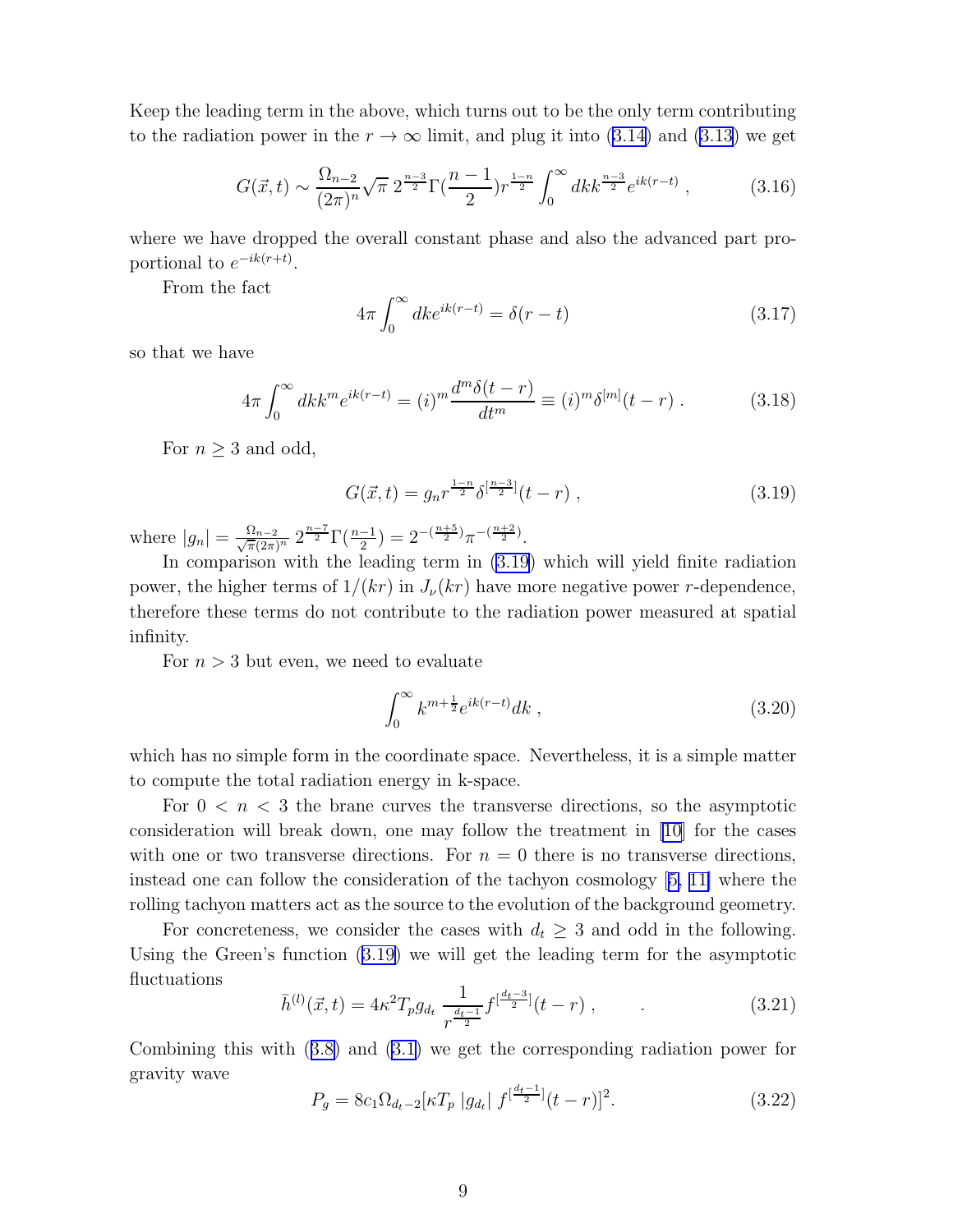<span id="page-10-0"></span>This is the energy loss rate measured at the spatial infinity, for the instantaneous one measured at the source we should take care of the retarded effect and replace the argument  $t - r$  by  $t - r + r = t$  in the above formula.

Similarly, we can calculate the instantaneous radiation power due to the asymptotic dilaton wave whose stress tensor is the standard one derived from action [\(2.16](#page-5-0)), that is

$$
t_{MN}^{(\phi)} \equiv -2\frac{\delta L^{(\phi)}}{\delta g^{MN}} + g_{MN}L^{(\phi)} = \frac{1}{2\kappa^2} \frac{1}{d-2} [2\partial_M \phi \partial_N \phi - \eta_{MN} (\partial \phi)^2] \,. \tag{3.23}
$$

From [\(2.12](#page-5-0)) and([3.19\)](#page-9-0) the dilaton fluctuation in the coordinate space is given by

$$
\phi(\vec{x},t) = \kappa^2 T_p(d - 2d_t) \frac{1}{r^{\frac{d_t - 1}{2}}} f^{\left[\frac{d_t - 3}{2}\right]}(t - r) \,. \tag{3.24}
$$

Using this we can get the instantaneous radiation power of dilatonic wave as

$$
P_{\phi} = -\frac{(d - 2d_t)^2}{d - 2} \Omega_{d_t - 2} [\kappa T_p | g_{d_t} | f^{[\frac{d_t - 1}{2}]}(t)]^2.
$$
 (3.25)

The total gravitational instantaneous radiation power is

$$
P = P_g + P_\phi = -c_{d,d_t} \left[ \kappa T_p \ f^{\left[\frac{d_t - 1}{2}\right]}(t) \right]^2 \,, \tag{3.26}
$$

where the overall constant

$$
c_{d,d_t} = \frac{2(d_t - 1)(d - d_t - 1) + (d - 2d_t)^2}{(d - 2)(\frac{d_t - 3}{2})!2^{d_t + 4}(\sqrt{\pi})^{d_t + 5}}.
$$
\n(3.27)

Note that  $P$  is the radiation power per unit world-volume, we then check that its dimension is  $L^{-p-2}$  as expected. Moreover, for any physical parameters d and  $d_t$ , F is always negative,i.e. energy loss.

# 4. Back reaction on rolling tachyon

The energy loss due to the gravitational radiations will have the back reaction on the tachyon motion so that the energy of the rolling tachyon will be no longer constant in time.

We can see from (3.26) that the energy loss is independent of the string or gravitational coupling since  $\kappa T_p = \mathcal{N}$ . This justifies our far field approximation. However, the ratio of energy loss to the origin energy density stored in the brane is proportional to  $g_s$ , i.e.  $\kappa = \mathcal{N}/T_p = 2\pi g_s$ . This implies that the energy loss will be comparable to  $T_p$  if  $g_s$  is large enough, and be negligible if  $g_s$  is very small. We can estimate the order of  $g_s$  in order for this to be the case. By integrating  $P$  over all time we get ratio of the total energy density loss to  $T_p$ 

$$
\frac{\Delta \rho}{T_p} = -2\pi g_s \mathcal{N} \frac{c_{d,3}}{6} [a^6 + 9a^4 - 9a^2 - 1 - 12(a^4 + a^2) \ln a] (a^2 - 1)^{-3}
$$
(4.1)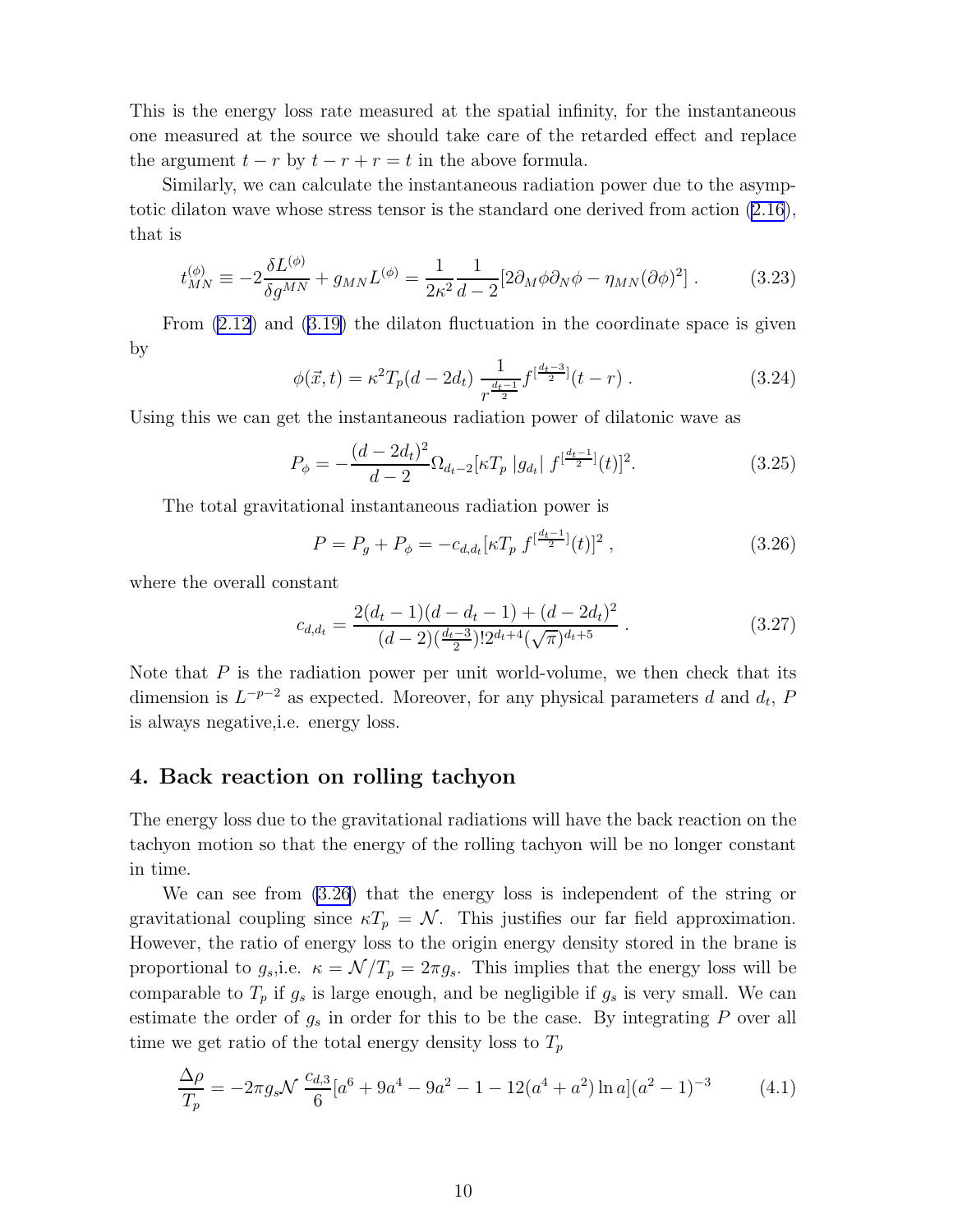<span id="page-11-0"></span>for  $d_t = 3$ ; and

$$
\frac{\Delta \rho}{T_p} = -2\pi g_s \mathcal{N} \frac{c_{d,5}}{30} [a^{10} - 125a^8 - 350a^6 + 350a^4 + 125a^2 - 1
$$
  
+60(a<sup>8</sup> + 11a<sup>6</sup> + 11a<sup>4</sup> + a<sup>2</sup>) ln a](a<sup>2</sup> - 1)<sup>-5</sup> (4.2)

for  $d_t = 5$ . The parameter a is the  $sin(\lambda \pi)$  in the definition of  $f(t)$ .

Both expressions for the energy loss are finite as long as  $0 < a = \sin(\lambda \pi) < 1$ , and the explicit value for  $\mathcal{N} c_{d,d_t}$  shows that  $g_s \sim 10^5$  for  $d = 26, d_t = 3$  and  $g_s \sim 10^7$ for  $d = 26, d_t = 5$  in order for the energy loss to be comparable with the brane tension. Moreover, numerical plot of P shows that it has  $\frac{d_t-1}{2}$  local maxima peaked around the order of string scale, and the distribution of  $P$  is more close to  $t = 0$ than that for the rolling profile  $f(t)$ , see Figure 1 for details. This implies that it is possible for the rolling tachyon to completely turn into the gravitational radiation if the string coupling is large enough, resulting in no remaining tachyonic matters in the late time. Of course, the energy loss should not be greater than the original energy stored in the brane to not violate the positive energy theorem in general relativity [[12](#page-17-0)].



**Figure 1:** This plot shows that the function  $\dot{f}(t)$ (the curve B) for  $d_t = 3$  and  $\ddot{f}(t)$ (the curve C) for  $d_t = 5$  are localized in the early stage of the tachyon motion in contrast to the rolling profile  $f(t)$ (the curve A). In the plot  $\sin(\lambda \pi)$  is set to 0.5 and both f and f have been scaled up by 10 times. This indicates that the gravitational radiation occurs in the early stage and lasts only for few stringy scale duration.

It is interesting to study the behavior of the above ratios in the  $a \to 1$  limit<sup>3</sup>. Note that  $a = 1$  or  $\lambda = 1/2$  represents the closed string vacuum, and the initial energy density stored in the tachyon is  $T_p(1 + cos(2\lambda \pi)) = 2T_p(1 - a^2)$ , which is vanishing in the  $\lambda \to 1/2$  limit. In this limit we should expect a vanishing value for the above ratios([4.1\)](#page-10-0) and (4.2) in accordance with the linear response theory.

<sup>3</sup>We would like to thank the remarks of the JHEP's referee on this point.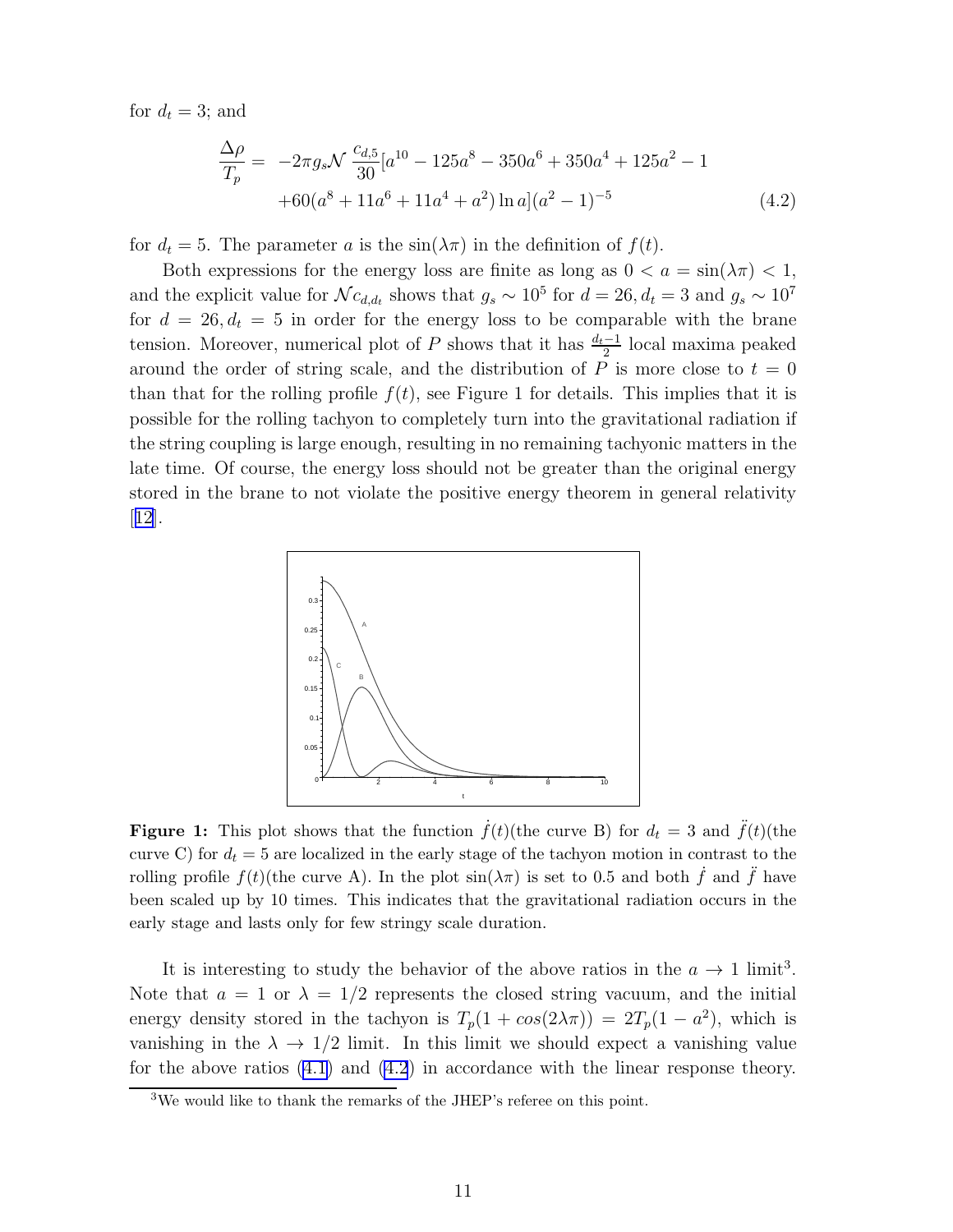<span id="page-12-0"></span>However,a naive inspection of ([4.1\)](#page-10-0) and ([4.2\)](#page-11-0) suggests that they diverge as  $(a^2-1)^{-3}$ and  $(a<sup>2</sup>-1)<sup>-5</sup>$  respectively. This is actually not true. After a careful treatment of the Taylor expansion of  $\ln(a)$  in [\(4.1](#page-10-0)) and [\(4.2](#page-11-0)) up to the 5th and 7th order respectively, we find that both ratios vanish as  $(a^2 - 1)^2$  and the corresponding ratio of the total energy loss to the original energy density vanishes actually as  $(a^2 - 1)$  which is consistent with the expectation of the linear response theory. This gives a nontrivial consistent check of our computation.

We should emphasize that the validity of our far field approximation should be independent of the magnitude of the gravitational coupling. This is in analogue to the case of black hole with a macroscopic huge mass, there we can trust our far field approximation for any mass. The only difference is that our far fields are not static. However, if  $g_s$  is large enough, then the radiation effect dominates the classical tachyon motion, and it is hard to describe the exact motion of the rolling tachyon even at late time. On the other hand, if  $g_s$  is small, then we can treat the gravitational radiation as a small external "frictional" force to the tachyon motion, then we can try to see the modified rolling behavior at the late time, namely, large time in comparison with the string scale.

In order to estimate the power loss rate in the late time, we can approximate the profile  $f(t)$  by keeping the leading term in  $e^{-t}$  and get

$$
f(t) \sim \cot(\pi \lambda) \cos(\pi \lambda) e^{-t} . \qquad (4.3)
$$

From this we know that the total radiation power in the late time behaves as

$$
P \sim e^{-2t} \tag{4.4}
$$

which is negligible for large t. Therefore, for small  $g_s$  the overall physical picture on the back reaction of tachyon motion is that the energy of the tachyon decreases gradually in mild rate at the early stage and then comes to a constant again in the late time.

One can make the statement in more quantitative sense by invoking the effective field theory analysis of the rolling tachyon[[3\]](#page-15-0), which is described by the following DBI-type Lagrangian[[7](#page-16-0)]

$$
-V(T)\sqrt{-det(\eta + \partial T\partial T)} = -V(T)\sqrt{1 - \dot{T}^2} ,\qquad (4.5)
$$

where the tachyon potential  $V(T) \sim e^{-T/2}$ .

From (4.5) we can derive the energy density for the system, which is

$$
\rho = \frac{V(T)}{\sqrt{1 - \dot{T}^2}} \,. \tag{4.6}
$$

If we neglect the gravitational radiations,  $\rho$  is conserved, then in the late time, the tachyon will have the solution in the following form

$$
T = t + Ce^{-t} + \mathcal{O}(e^{-2t})
$$
\n(4.7)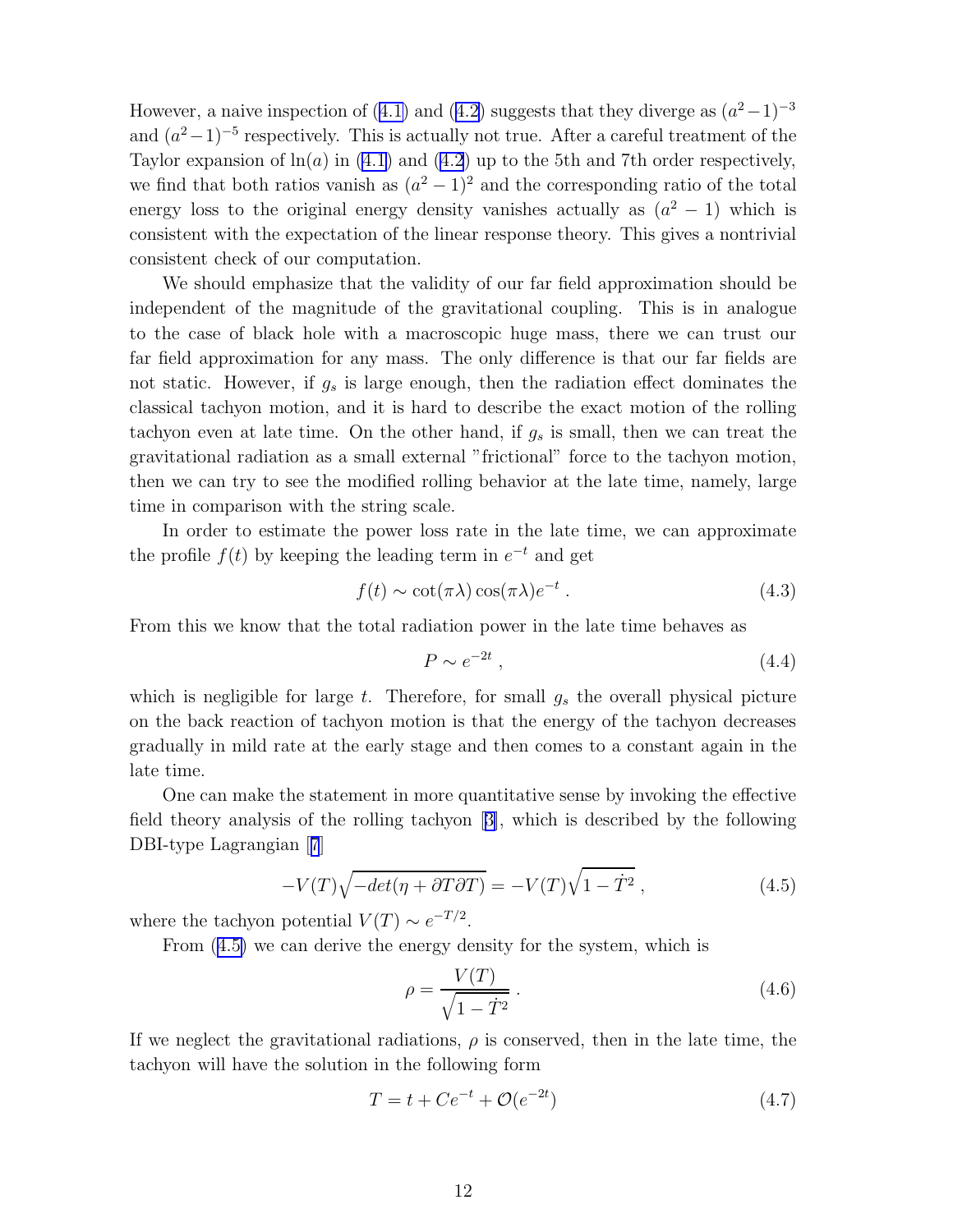<span id="page-13-0"></span>so that  $T \to \infty$  and  $\dot{T} \to 1$ . This field configuration result in the pressureless tachyonic matter in the late time.

By taking into account the small but non-vanishing gravitational radiation power,  $\rho$  is no longer conserved, instead

$$
\frac{d\rho}{dt} = P \tag{4.8}
$$

Recall that  $P \sim e^{-2t}$ , it will not affect the leading term behavior of T in [\(4.7](#page-12-0)).

We can also consider the loss of the momentum density  $p_M$  due to the gravitational radiations by following the same procedure for the energy loss 4 , namely,

$$
\frac{dp_M}{dt \, d\Omega_{d_t-2}} = \lim_{r \to \infty} r^{d_t-1} \hat{x}^\alpha t_{\alpha M} . \tag{4.9}
$$

It is easy to see that there is no longitudinal momentum loss and the transverse momentum loss (recoil effect) has the same suppression factor  $e^{-2t}$  as for the energy loss in the late time with small string coupling. Therefore, the rolling tachyon will still form the pressureless matters in the late time, although the energy and transverse momentum stored in the rolling tachyon(or brane) is not conserved.

For sufficiently large string coupling constant or in the radiation active early stage, one needs to solve the equation of motion in a fully consistent way by taking into account the back reaction to the geometry, in order to have an exact profile. This is beyond the reach of this work. Moreover, since  $g_s$  is huge the quantum gravity effect could be quite relevant and the classical radiation would be less dominant. However, it is interesting to notice that the recoil effect is also huge, reflecting the necessity of studying the back reaction to the bulk geometry for highly strong coupling case even at the classical level.

## 5. Conclusion

In this paper, we have calculated the gravitational radiation power of the rolling tachyon, and consider its back reaction to the tachyon motion. We see that for Sen's smooth rolling profile, the perturbation calculation can be put into a nice framework of boundary state even though the background is time-dependent.

The total radiation energy, compared to energy stored initially in the unstable brane, is of order  $g_s$ . Thus naively one expects that when  $g_s$  is of order 1, the unstable brane completely decay into massless string modes, and the time it takes is the string scale. Surprisingly, this is not the case, since all numerical factors compromise to require a rather large coupling constant. When the back reaction is taken into account, the radiation can be larger, since the tachyon profile may change faster. It requires to solve the back reaction equation in order to see what really happens.

<sup>4</sup>We thank C.-S. Chu for the discussion on this point.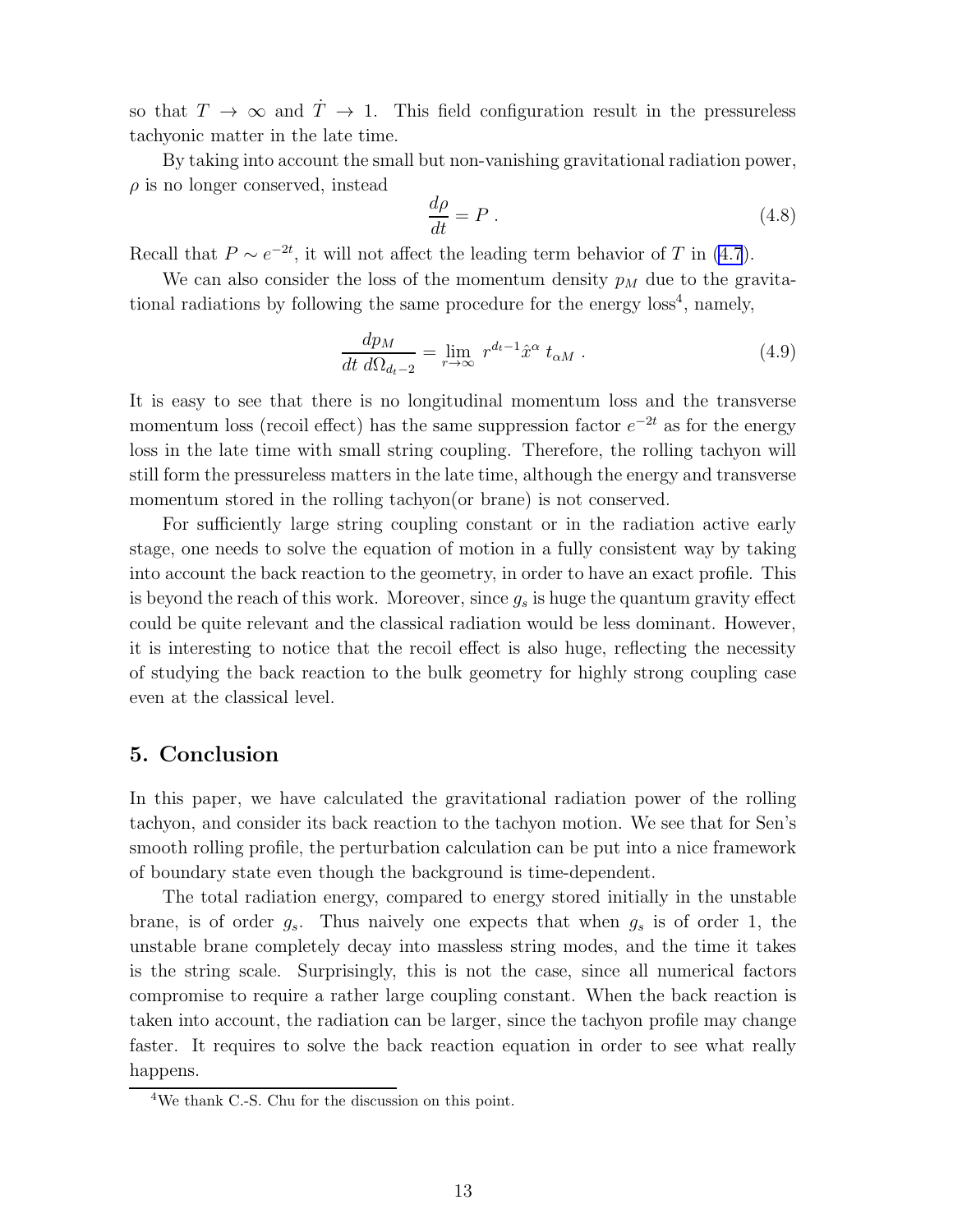It is an interesting problem to calculate radiation when the codimension of the unstable brane is less than 3. In case of no codimension, we are dealing with a cosmological setting, all possible "energy release" takes the form of deforming the background metric in an uniform way. Besides, due to the form of the tachyon potential, it is difficult to get reheating in the rolling-tachyon driven inflation scenario [[11](#page-16-0)]. If there is no transverse direction, the reheating problem remains. Otherwise, we would expect the energy release to the bulk if the compactified transverse space is sufficiently large, and the back reaction will modify the inflaton potential to solve the reheating problem. However, it requires more detailed studies to have a definite answer.

An implicit assumption for our calculation is that the rolling profile is nonsingular. This is in contrast to the "rolling" profile of the Sp-brane where  $f(t)$  =  $\delta(t)$ , and it yields a singular instantaneous radiation power being proportional to  $(\delta^{[\frac{d_i-1}{2}]}(t))^2$ , implying that the perturbation framework breaks down. This is not surprising since the Sp-brane is "created" and "annihilated" in a single moment, the energy profile is infinite which should excite all the stringy modes and put the string theory in the Hagedorn phase where both the quantum and thermal effects are essential. Some report in progress along line can be found in the recent paper by Strominger[[14\]](#page-17-0).

The final point we would like to mention is that our result implies a connection of the closed string radiations to the g-theorem of the BCFT. As pointed out in [[13](#page-17-0)] the tension of the unstable brane can be interpreted as the boundary entropy g which counts the dimensions of the Hilbert space of BCFT. If one turns off the string coupling, there is no gravitational radiation and the energy density stored in the brane remains constant, yields no RG flow as the tachyon rolls. Once the string coupling is turned on, we see that the energy density of the brane is decreasing as tachyon rolls, this is a signature that the boundary entropy  $q$  is decreasing even we are only turning on the marginal boundary deformation. However this effect comes from interaction with closed strings, manifests itself as loop effects in the open string picture, thus does not contradicts Sen's result. The loop effects can be summarized at the open string tree level (the disk BCFT), and implies that the bulk radiation plays the role of the relevant deformation for BCFT, and it characterizes the g-theorem. Moreover, the positive energy theorem of general relativity, especially the one for the Bondi mass  $[12]$  guarantee that g is always positive as one should expect from its definition. However, it remains a task to give a more precise map between the Bondi mass and the quantity in BCFT. On the other hand, the massive closed string modes will not result in the IR divergence in the loop effect of the open string, in accordance with the fact that they cannot carry energy flux to infinity, therefore, they are not the relevant deformation of BCFT.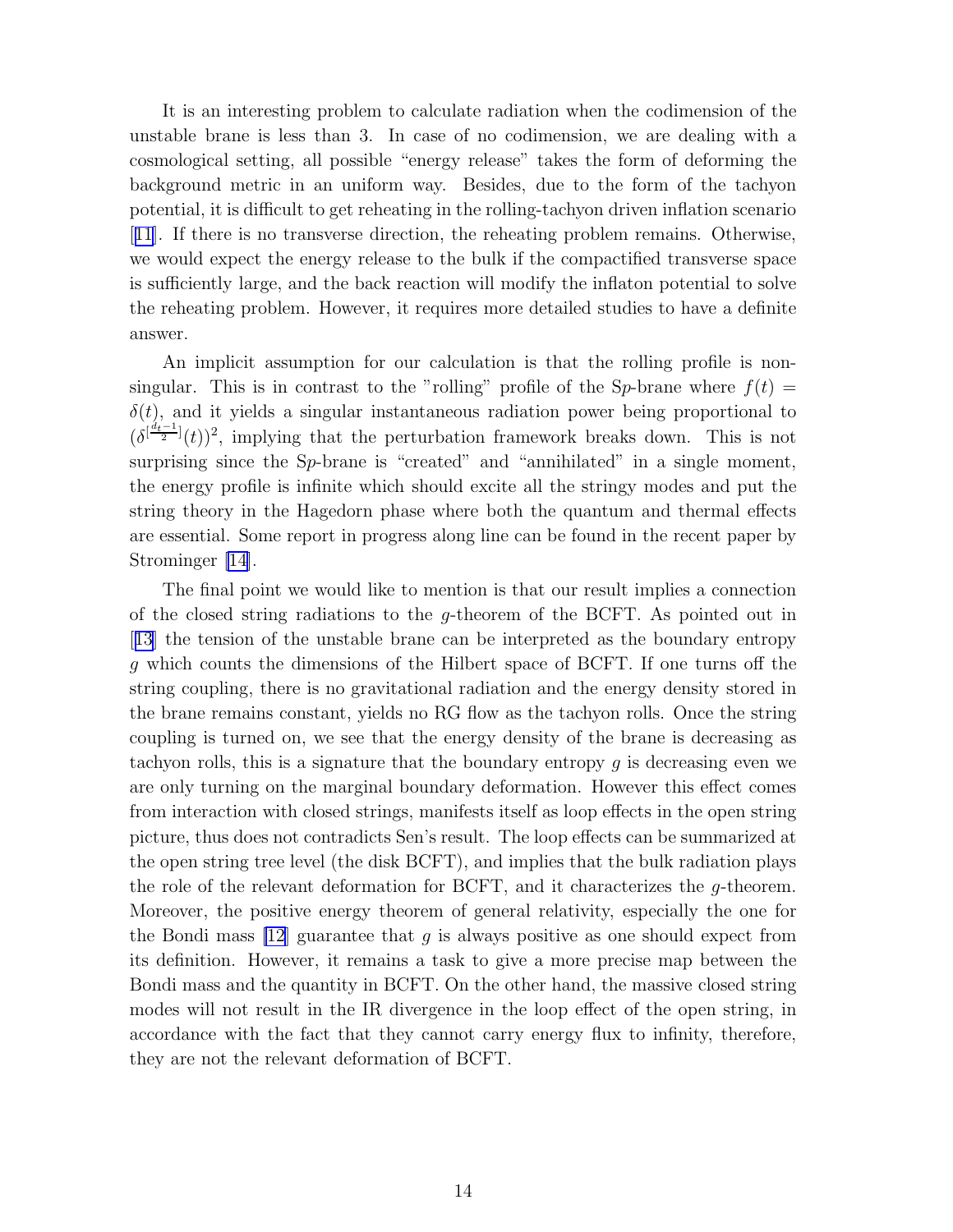# <span id="page-15-0"></span>Acknowledgments

We appreciate the participation of Chiang-Mei Chen and John Wang at the early stage of this project, especially for C.M.'s many useful discussions and comments. BC and FLL would like to thank ITP, Beijing for her hospitality during their visit this summer. The work of BC was supported by Korea Science and Engineering Foundation (KOSEF) Grant R02-2002-000-00146-0.

# References

- [1] M. Gutperle, A. Strominger, "Spacelike Branes", hep-th/0202210, JHEP 0204 (2002) 018.
- [2] C.-M. Chen, D. V. Gal'tsov, M. Gutperle, "S-brane Solutions in Supergravity Theories", hep-th/0204071, *Phys. Rev.* **D66** (2002) 024043. M. Kruczenski, R. C. Myers, A. W. Peet "Supergravity S-Branes", hep-th/0204144, JHEP 0205 (2002) 039. S. Roy, "On supergravity solutions of space-like Dp-branes", hep-th/0205198.
- [3] A. Sen, "Rolling Tachyon", hep-th/0203211, *JHEP* **0204** (2002) 048. "Tachyon Matter", hep-th/0203265. "Field Theory of Tachyon Matter", hep-th/0204143. "Time Evolution in Open String Theory", hep-th/0207105.
- [4] S. Sugimoto, S. Terashima, "Tachyon Matter in Boundary String Field Theory", hep $th/0205085$ , *JHEP* **0207** (2002) 025. J. A. Minahan, "Rolling the tachyon in super BSFT", hep-th/0205098, JHEP 0207 (2002) 030. A. Ishida, S. Uehara, "Gauge Fields on Tachyon Matter", hep-th/0206102. J.E. Wang, "Spacelike and Time Dependent Branes from DBI", hep-th/0207089. N. Moeller, B. Zwiebach, "Dynamics with Infinitely Many Time Derivatives and Rolling Tachyons", hep-th/0207107. P. Mukhopadhyay, A. Sen, "Decay of Unstable D-branes with Electric Field", hepth/0208142. T. Okuda, S. Sugimoto, "Coupling of Rolling Tachyon to Closed Strings", hepth/0208196. N.D. Lambert, I. Sachs, "Tachyon Dynamics and the Effective Action Approximation", hep-th/0208217. G. Gibbons, K. Hashimoto, P. Yi, "Tachyon Condensates, Carrollian Contraction of Lorentz Group, and Fundamental Strings", hep-th/0209034. [5] G.W. Gibbons, "Cosmological Evolution of the Rolling Tachyon", hep-th/0204008,
	- Phys. Lett. B537 (2002) 1-4. S. Mukohyama, "Brane cosmology driven by the rolling tachyon", , hep-th/0204084, Phys. Rev. D66 (2002) 024009.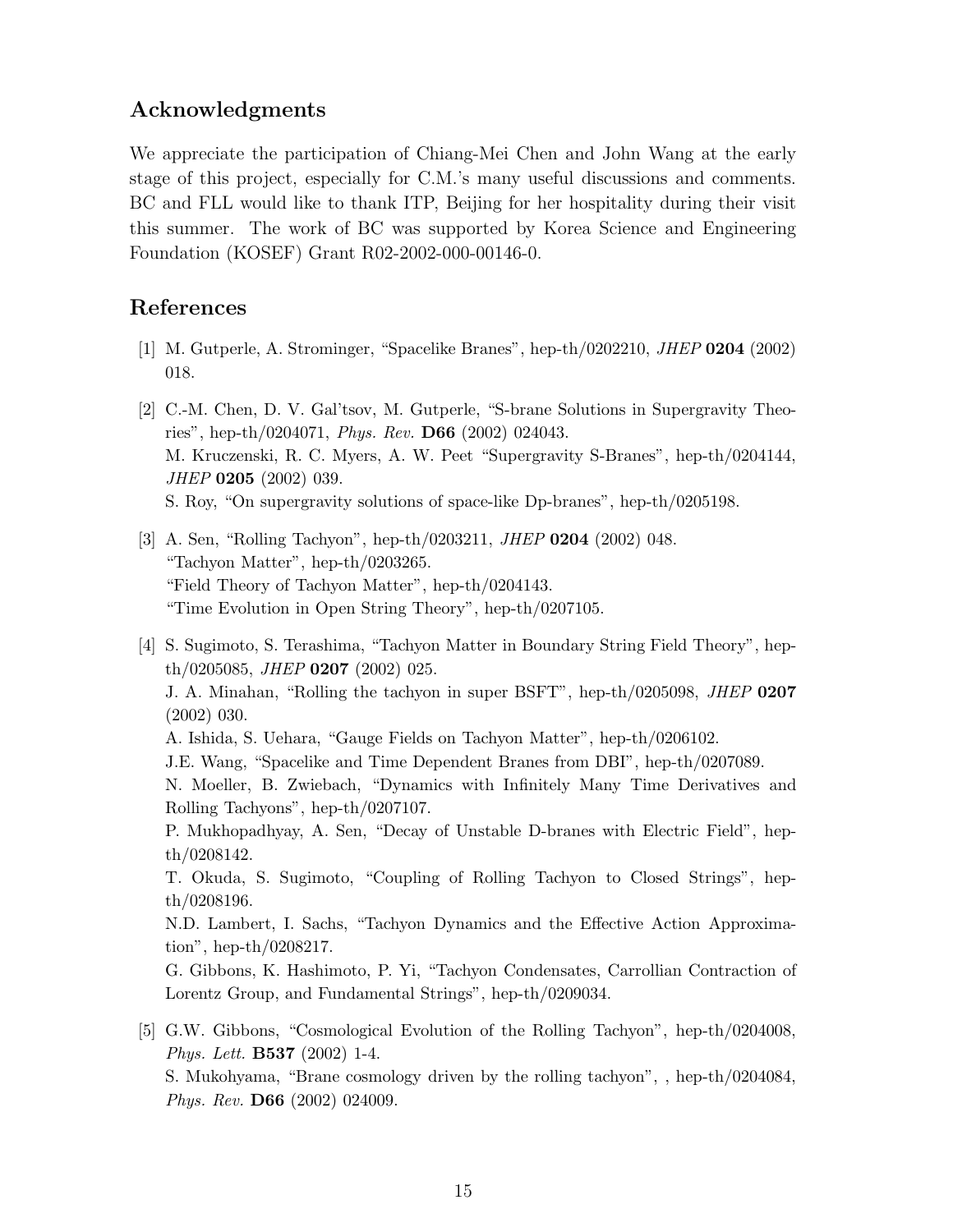<span id="page-16-0"></span>T. Padmanabhan, "Accelerated expansion of the universe driven by tachyonic matter", hep-th/0204150, *Phys. Rev.* **D66** (2002) 021301.

D. Choudhury, D. Ghoshal, D. P. Jatkar, S. Panda, "On the Cosmological Relevance of the Tachyon", hep-th/0204204.

X.-Z. Li, J.-G. Hao, D.-J. Liu, "Can Quintessence Be The Rolling Tachyon?", hep- $\th/0204252$ , *Chin. Phys. Lett.* **19** (2002)1584.

G. Shiu, I. Wasserman, "Cosmological Constraints on Tachyon Matter", hep $th/0205003$ , *Phys. Lett.* **B541** (2002) 6-15.

T. Mehen, B. Wecht, "Gauge Fields and Scalars in Rolling Tachyon Backgrounds", hep-th/0206212.

K. Ohta, T. Yokono, "Gravitational Approach to Tachyon Matter", hep-th/0207004. G. Shiu, S.-H. Tye, I. Wasserman, "Rolling Tachyon in Brane World Cosmology from Superstring Field Theory", hep-th/0207119.

A. Buchel, P. Langfelder, J. Walcher, "Does the Tachyon Matter?", hep-th/0207235. G. Felder, L. Kofman, A. Starobinsky, "Caustics in Tachyon Matter and Other Born-Infeld Scalars", hep-th/0208019.

S. Mukohyama, "Inhomogeneous tachyon decay, light-cone structure and D-brane network problem in tachyon cosmology", hep-th/0208094.

J.-G. Hao, X.-Z. Li, "Reconstructing the Equation of State of Tachyon", hepth/0209041.

A. Sen, "Time and Tachyon", hep-th/0209122.

- [6] P. Di Vecchia, M. Frau, I. Pesando, S. Sciuto, A. Lerda, R. Russo, "Classical p-branes from boundary state", hep-th/9707068, Nucl. Phys. B507 (1997) 259-276.
- [7] M. R. Garousi, "Tachyon couplings on non-BPS D-branes and Dirac-Born-Infeld action", hep-th/0003122, Nucl. Phys. B584 (2000) 284. E. A. Bergshoeff, M. de Roo, T. C. de Wit, E. Eyras, S. Panda, "T-duality and Actions for Non-BPS D-branes", hep-th/0003221, JHEP 0005 (2000) 009.
- [8] S. Weinberg, "Gravitation and Cosmology: Principles and Applications of The General Theory of Relativity", John Wiley, 1972.
- [9] J. Polchinski, "TASI Lectures on D-Branes", hep-th/9611050.
- [10] J. Polchinski, E. Witten, "Evidence for Heterotic Type I String Duality", hepth/9510169, Nucl. Phys. B460 (1996) 525-540.
- [11] M. Fairbairn, M. H.G. Tytgat, "Inflation from a Tachyon Fluid?", hep-th/0204070. A. Feinstein, "Power-Law Inflation from the Rolling Tachyon", hep-th/0204140, Phys. Rev. D66 (2002) 063511. L. Kofman, A. Linde, "Problems with Tachyon Inflation", hep-th/0205121, JHEP 0207 (2002) 004. Y.-S. Piao, R.-G. Cai, X.-M. Zhang, Y.-Z. Zhang, "Assisted Tachyonic Inflation", hepph/0207143.

J. M. Cline, H. Firouzjahi, P. Martineau, "Reheating from Tachyon Condensation",